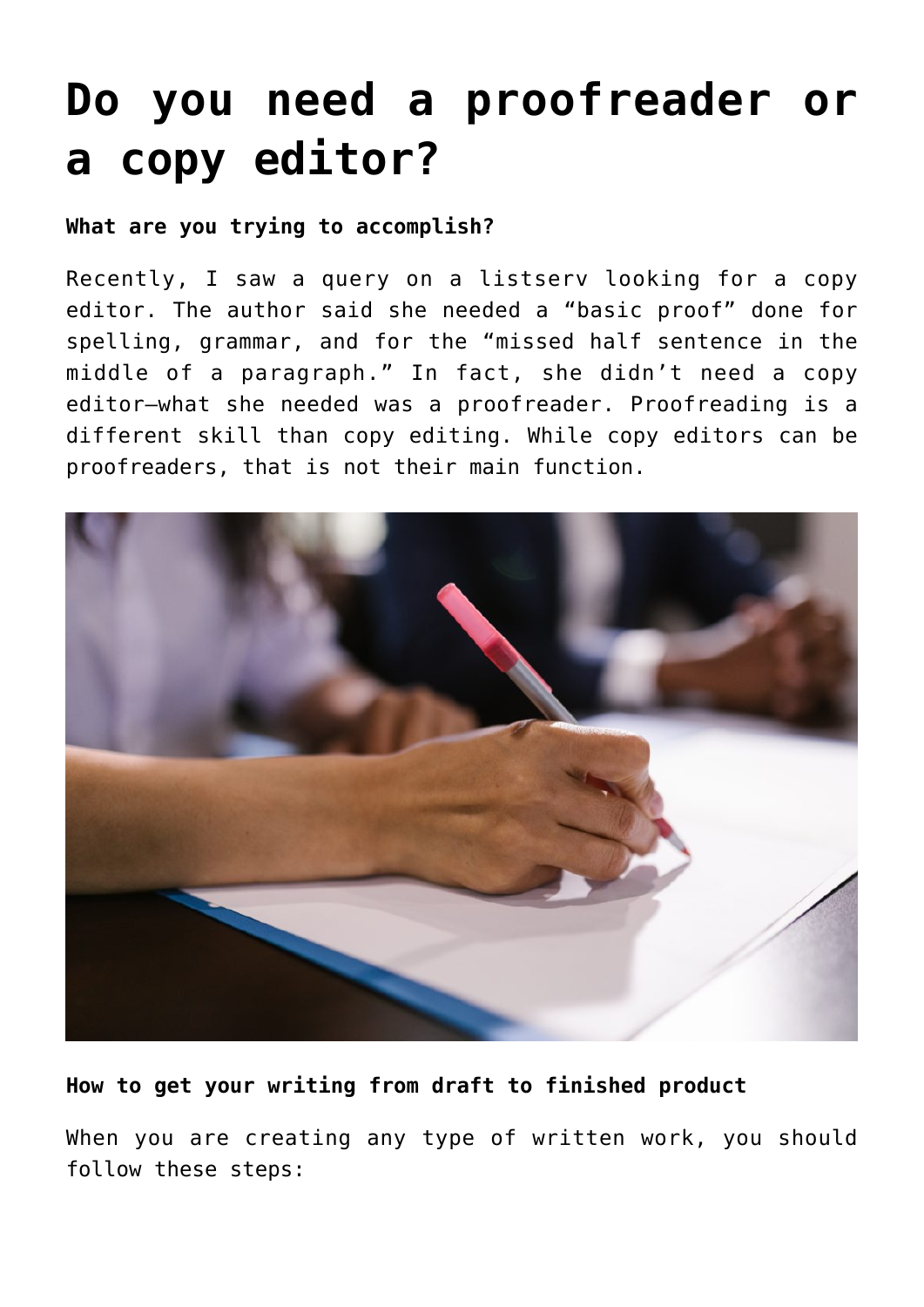- 1. Write a rough draft
- 2. Review and rewrite
- 3. Copy edit
- 4. Incorporate edits
- 5. Produce final document
- 6. Proofread
- 7. Publish

# **What is copy editing?**

Copy editing reviews your work for clarity, consistency, style, and accuracy. This can include everything from fact checking to rearranging copy for flow to flagging duplicate content. Copy editing allows your thoughts to be expressed in the clearest way possible. A thorough copy editing job will shore up your thesis by making sure your main points are clear and supported.

# **What is proofreading?**

Proofreading checks your copy for errors, such as typos, misspellings, and missing punctuation. The best proofreaders will fact check to make sure dates and numbers are accurate, and names are spelled correctly. Proofreading does not rearrange your copy unless it is a spacing issue. More importantly, proofreading is not designed to make your writing clearer but to ensure your copy is error-free.

Keep in mind that using your word processor's spell check is not the same as proofreading. Spell check checks the spelling of a word, not its usage. For example, you could've typed "fair" instead of "fare" in an article about subway prices, and though the word is spelled correctly, it is not used correctly.

## **So many (preventable) mistakes**

Too many folks skip the copy editing and think that they can get by with doing a proofreading. For sure, you should always